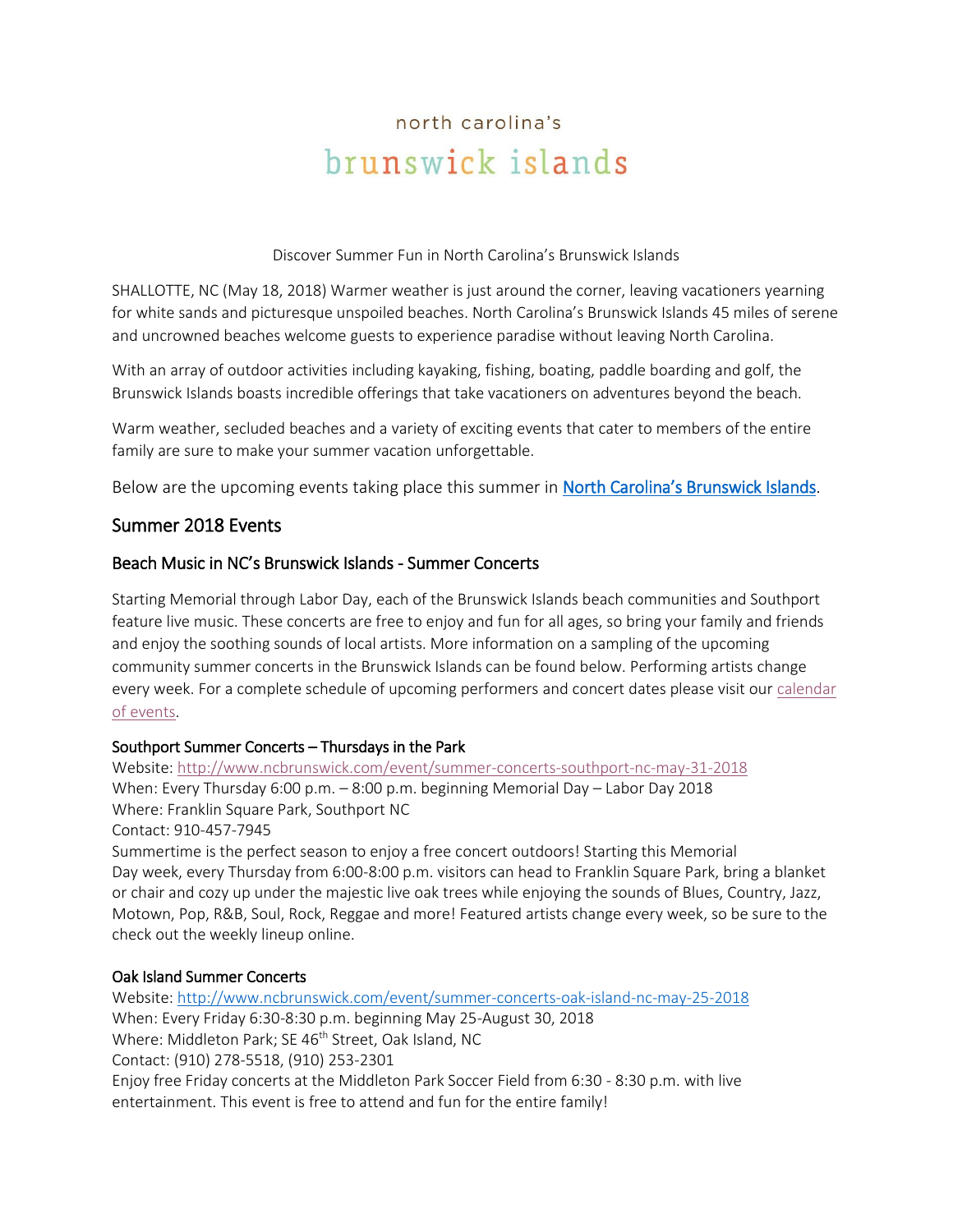## Holden Beach Concerts

Website:<http://www.ncbrunswick.com/event/summer-concerts-holden-beach-nc-may-27-2018> When: Every Sunday Night at 6:30 p.m. beginning May 27- September 2 Where: Holden Beach Pavilion; Jordan Blvd, Holden Beach, NC Contact: (910) 842-6488, (910) 253-2031 Each Sunday night at 6:30 p.m., families gather at the Holden Beach pavilion for free Summer concerts. Put on your dancing shoes and bring your beach chair. The Pavilion is located at the end of Jordan

Boulevard in Holden Beach.

#### Sunset Beach Concerts

Website:<http://www.ncbrunswick.com/event/summer-concerts-sunset-beach-nc-may-30-2018> When: Every Wednesday 7:00-9:00 p.m. beginning May 30, 2018 - September 5, 2018 Where: Village Park; Sunset Blvd N & Park Rd N, Sunset Beach, NC 28468 Contact: (910) 367-6396, (910) 253-2031

The Sunset Beach Concerts are held every Wednesday at the Gazebo in the Village Park on Queen Street from 7:00 p.m. to 9:00 p.m. It is recommended that guests arrive around 6:30 pm. Bring your lawn chair and refreshments, or better yet, enjoy a variety of food and snacks from nearby locations. There will be plenty of free parking.

#### Shallotte SummerFest Concert

Website:<http://www.ncbrunswick.com/event/summer-outdoor-concert-shallotte-nc-may-31-2018> When: Every Thursday evening at 7:00 beginning May 24, 2018 - August 9, 2018 Where: Mulberry Park; 123 Mulberry St., Shallotte, NC Contact: (910) 754-4032, (910) 253-2031 SummerFest concerts are every Thursday evening May 24 - August 9. The concerts start at 7:00 p.m. in the new Mulberry Park.

#### Ocean Isle Beach Concert

Website:<http://www.ncbrunswick.com/event/summer-concerts-ocean-isle-beach-nc-june-01-2018> When: Every Friday 6:30- 8:30 p.m. beginning May 25-Sept 7 Where: 21 E Second St., Ocean Isle Beach, NC Contact: (910) 579-5163, (910) 253-2031 Ocean Isle Beach Concerts on the Coast has a free Friday concert at 6:30 p.m. Come and listen to a variety of music near the Museum of Coastal Carolina Parking Lot on East Second Street.

#### Leland Concerts in the Park

Website:<http://www.ncbrunswick.com/event/summer-concerts-leland-nc-may-24-2018> When: Thursdays from 6:30-8:30 p.m. beginning May 24 Where: Leland Municipal Park; 102 Town Hall Drive, Leland, NC Contact: (910) 408-3092 Enjoy free outdoor concerts at Leland Municipal Park featuring live beach music by favorite local musicians. Live performers and food trucks will be on site. Coolers are permitted. Smoking and ecigarettes are not allowed. This event is free and will take place from 6:30 to 8:30 pm.

# Shallotte SummerFest Concerts

Website:<http://www.ncbrunswick.com/event/summer-outdoor-concert-shallotte-nc-may-31-2018> When: Every Thursday evening at 7:00 beginning May 24, 2018 - August 9, 2018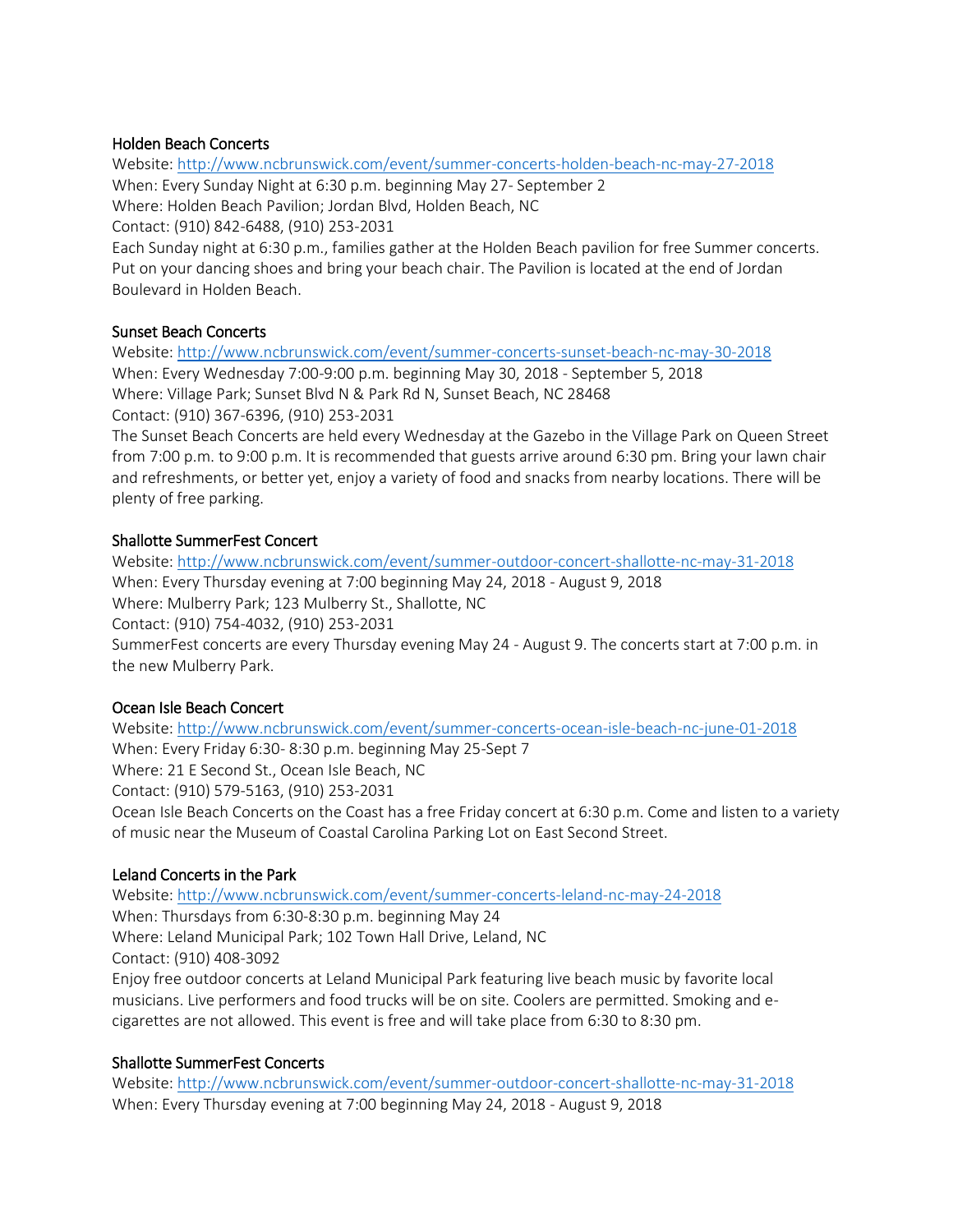Where: Mulberry Park; 123 Mulberry St., Shallotte, NC Contact: (910) 754-4032, (910) 253-2031 SummerFest concerts are every Thursday evening May 24 - August 9. The concerts start at 7:00 p.m. in the new Mulberry Park.

## Calabash Concert Series

Website:<http://www.ncbrunswick.com/event/summer-concerts-calabash-nc-june-05-2018> When: Most Tuesdays at 6:00 p.m. beginning June 5, 2018 -August 7, 2018 Where: Calabash Town Park; 868 Persimmon Road, Calabash, NC Contact: (910) 253-2031 The Calabash Concert Series will be held Tuesday nights at 6:00 p.m. starting on June 5 and ending on

August 7. Come enjoy live music from talented performers. Grab your friends and family and enjoy free concerts at the Calabash Town Park. Check out the Calabash town website for the concert schedule.

# Made in the Brunswick Islands- Summer Farmer's Markets

Starting in May, many of the Brunswick Islands coastal communities feature summer waterfront/farmer's markets showcasing fine artisanal goods, locally grown produce and handcrafted items. More information on some of the upcoming community farmer's markets in the Brunswick Islands can be found below. For a complete schedule of the upcoming farmer's markets and offerings please visit our [calendar of events.](http://www.ncbrunswick.com/events)

## Sunset Beach Summer Market

Website:<http://www.ncbrunswick.com/event/summer-market-sunset-beach-nc-may-24-2018> When: Every Thursday 9:00 a.m. – 1:00 p.m. from May 3,2018 - October 11, 2018 Where: Sunset Beach Park; 206 Sunset Blvd., Sunset Beach, NC Contact: (910) 370-1373 The Sunset Beach Summer Market includes beautiful jewelry, pottery, woodcraft and much more. The

Market will be located at the Sunset Beach Town Park, 206 Sunset Blvd. The 2018 season is scheduled weekly on Thursdays from May 3 thru October 11. Hours will be 9:00 a.m. to 1:00 p.m.

# Shallotte Farmers Market

Website:<http://www.ncbrunswick.com/event/summer-market-shallotte-nc-may-26-2018> When: Every Saturday 9:00 a.m. – 1:00 p.m. beginning May 5, 2018 - July 28, 2018 Where: Mulberry Park, Shallotte; 123 Mulberry St*.* Shallotte, NC Contact: (910) 754-4032

The Shallotte Farmers Market is held each Saturday (weather permitting) from May 5 until July 28 from 9 a.m. until 1 p.m. Here you will find fresh local produce, arts & crafts, and more. Enjoy shopping in the open air filled with music by local musicians.

# Oak Island Farmers and Artisans Market

Website:<http://www.ncbrunswick.com/event/farmers-and-artisans-market-oak-island-nc-may-28-2018> When: Every Monday from 8:00 a.m. – 1:00 p.m. beginning May 28, 2018 Where: Middleton Park; E Dolphin Dr. and 49<sup>th</sup> St. SE, Oak Island, NC Contact: (910) 278-5518 The Oak Island Farmers and Artisans' Market is held Mondays during the season from 8 a.m. until 1 p.m.

on the soccer fields behind Town Hall. Vendors offer local fresh produce, homemade jams, cakes, and a variety of homemade goods including jewelry, furniture, rugs and potholders and many more items.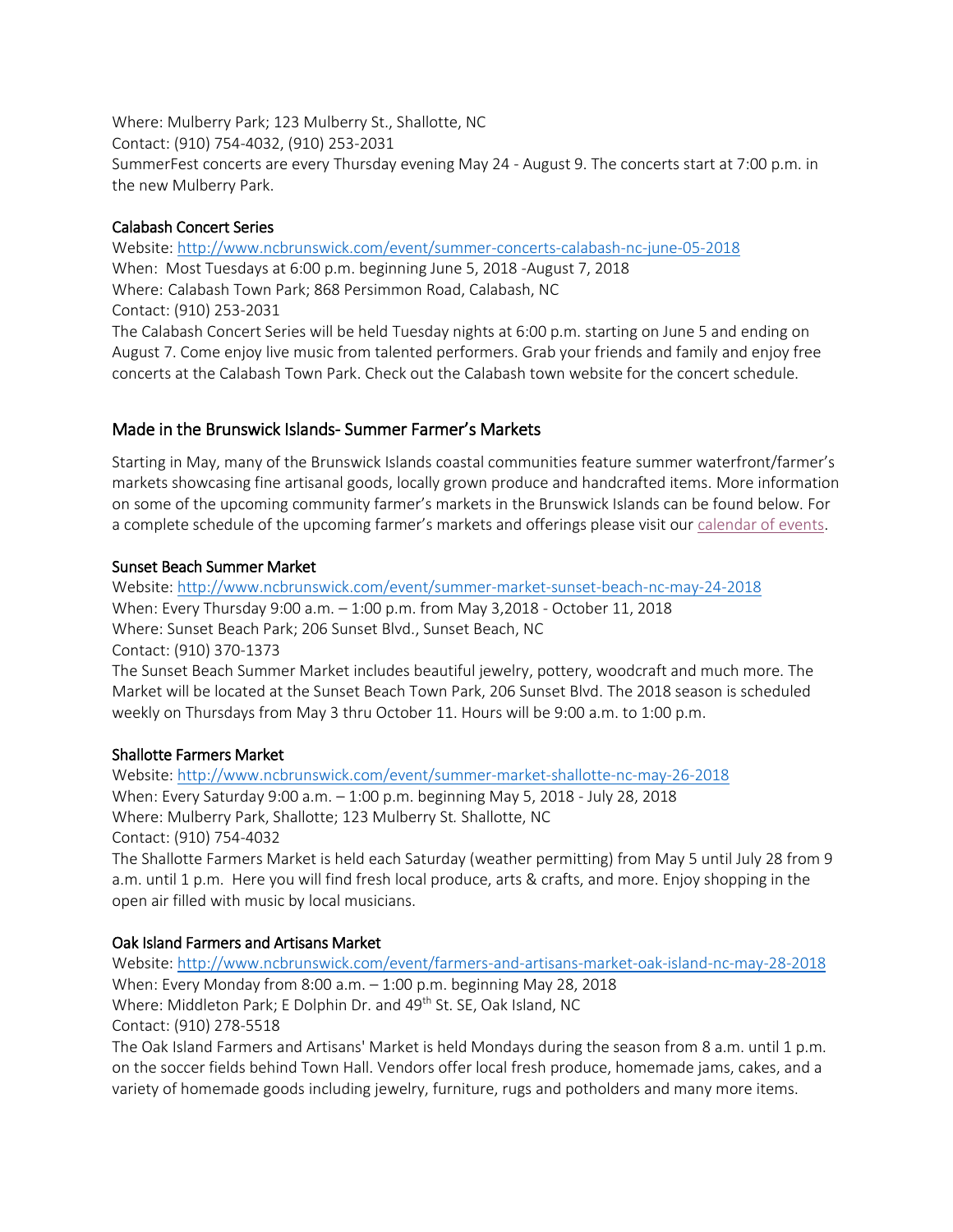There is plenty of parking in the cabana parking lot, directly across the street from the market. Come on out and shop!

### Ocean Isle Beach Summer Market

Website:<http://www.ncbrunswick.com/event/summer-market-ocean-isle-beach-nc-may-29-2018> When: Every Tuesday from 9:00 a.m. to 2:00 p.m. beginning May 29, 2018 - September 11, 2018 Where: 11 E Second Street, Ocean Isle Beach, NC

Contact: (910) 370-1373

The Ocean Isle Beach Summer Market is held every Tuesday from May to September. You can find all kinds of delicious baked goods, fresh produce and a broad range of quality handcrafted items. Check out this wonderful market for fun, food and unique products. The OIB Market will be at 11 E. Second Street from 9:00 a.m. - 2:00 p.m. each Tuesday starting May 29 and ending on September 11.

## Southport Waterfront Market

Website: [www.ncbrunswick.com/event/waterfront-market-southport-nc-june-23-2018](file:///C:/Users/Rachel/AppData/Local/Microsoft/Windows/INetCache/Content.Outlook/3PHWYJTT/www.ncbrunswick.com/event/waterfront-market-southport-nc-june-13-2018) When: Every Wednesday 8:00 a.m. – 1:00 p.m. from May 23, 2018 – August 29, 2018 Where: Fort Johnston Garrison Lawn, Southport NC Contact: 910-279-4616 The Southport Waterfront Market is held every Wednesday morning (weather permitting) from May - August. Browse the bountiful local produce, baked goods and handcrafted items spread under ancient

live oak trees. Enjoy the breeze off the river and music in the air as entertainment is always available.

# Additional Summer Events & Celebrations

#### Memorial Day Service and Parade

Website:<http://www.ncbrunswick.com/event/memorial-day-parade-ceremony-southport-nc>

When: May 28, 2018 10:30 a.m. Parade, 2:00 p.m. Ceremony

Where: West 10<sup>th</sup> Street, to John N. Smith Cemetery on East Leonard Street, Southport, NC Contact: 910-457-1904

The parade will begin at West 10th Street and proceed down Howe Street to the John N. Smith Cemetery on East Leonard Street, where a Memorial Ceremony will take place at 11:00 a.m. Southport's Annual Memorial Day Observance, "Days of Remembrance," will take place in the afternoon at the Southport Community Building, 223 E Bay Street. The remembrance ceremony will honor those who served in the United States armed forces and conclude with the firing of the Historical Society's cannon "Thor." A home-made apple pie and ice-cream social will be held afterwards.

#### Jolly Mon King Classic

Website:<http://www.ncbrunswick.com/event/jolly-mon-king-classic-ocean-isle-beach-nc>

When: June 13, 2018 – June 17, 2018

Where: Ocean Isle Fishing Center, Ocean Isle Beach, NC

Contact: 910-253-3474

The Jolly Mon King Classic brings fishermen and their families together for great food, fun and fishing. The Jolly Mon recognizes the importance of the family and fishing and offers a complimentary dinner for everyone and medallions for all Junior anglers participating in the event. The Junior Jolly Mon will be held on June 15, 2018. The Jolly Mon is run in an orderly, clean-cut manner, offering a variety of prizes from gift cards to top cash prizes.